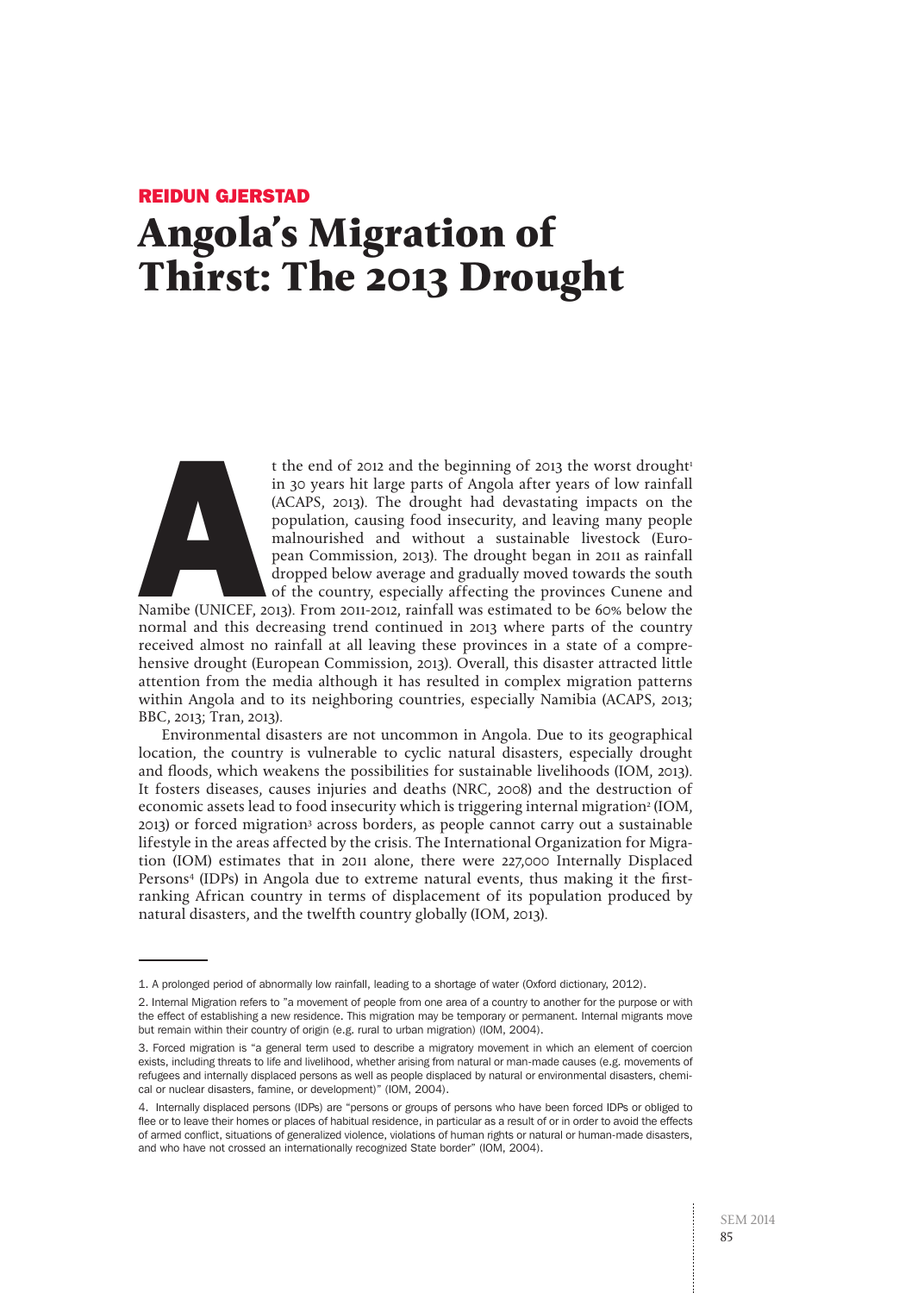When looking at the State's rapid economic growth, being one of Africans fastest growing economies with large petrol and mineral reserves, the country could have the resources necessary to promote and ensure a sustainable migration framework dealing with the people displaced by environmental hazards, and enforce the environmental policies in place. However, Angola is a post-conflict state that is still fragile and prone to conflict, with poor infrastructure and high levels of poverty affecting the majority of the population (BBC, 2013; Tran, 2013). According to the latest UNDP Human Development Index, Angola is ranked as the  $148<sup>th</sup>$  out of 187 countries, placing it within the low human development category (OCHA, 2014). Migration within Angola is therefore often linked not solely to environmental causes, but also to other social, political and economic factors, sometimes a combination of all these features (IDMC, 2013) making it difficult to map the migration patterns within the country and sufficiently address the issue.

This paper aims to investigate the 2013 drought that hit Angola and its impact on the population in terms of migration. Firstly, it addresses how the drought and the following floods have affected the local political, economic and social circumstances. Secondly, it analyzes the current policy responses that have been implemented in order to deal with the cause of environmental migration. Thirdly, recommendations to the existing policy challenges will be suggested as to how the country can improve its framework in regards to environmental policies and migration in terms of stricter environmental policies, inter-sectorial cooperation on environmental issues and improved resettlement<sup>5</sup> solutions to ensure the safety of vulnerable groups<sup>6</sup>.

# 1. Angola and the 2013 Drought Political, Economic and Social Impacts

Since 2000, Southern Africa has been affected by approximately 50 emergencies that required international assistance (UNOCHA, 2013), many of which have been linked to the difficult climate of the area. Southern Africa is indeed very prone to environmental crises, especially drought and floods, as numerous of Africa's driest countries are located here, including Angola (IFAD, 2011). The governments in question have often been criticized for doing relatively little in order to prevent these oncoming disasters and the devastating results of natural hazards. According to Enrique Paz, The United Nations Children's Fund (UNICEF) head of child survival and development in Angola, as quoted by the Guardian, the drought that hit Namibia and Angola was a result of three years of poor rainfall (Tran, 2013). It was therefore evident in the years before the extreme drought that a crisis was emerging, causing many people to leave their homes in search for food, water and nourishment for their cattle as well as treatment for malnutrition and other diseases (ASAP, 2013). These slow onset disasters can be tackled by preventative measures before they lead to such severe environmental destruction as witnessed in Angola in 2013. Thus, preventative measures implemented on an early stage are crucial considering that such events will only become more regular in the future as environmental disasters are occurring more frequently than ever before (IOM, 2013).

<sup>5.</sup> Resettlement is "the relocation and integration of people (refugees, internally displaced persons, etc.) into another geo- graphical area and environment, usually in a third country. The durable settlement of refugees in a country other than the country of refuge. This term generally covers that part of the process which starts with the selection of the refugees for resettlement and which ends with the placement of refugees in a community in the resettlement country" (IOM, 2004).

<sup>6.</sup> Vulnerable groups are categorized as "any group or sector of society that is at higher risk of being subjected to discriminatory practices, violence, natural or environmental disasters, or economic hard- ship, than other groups within the State; any group or sector of society (such as women, children or the elderly) that is at higher risk in periods of conflict and crisis (IOM, 2004).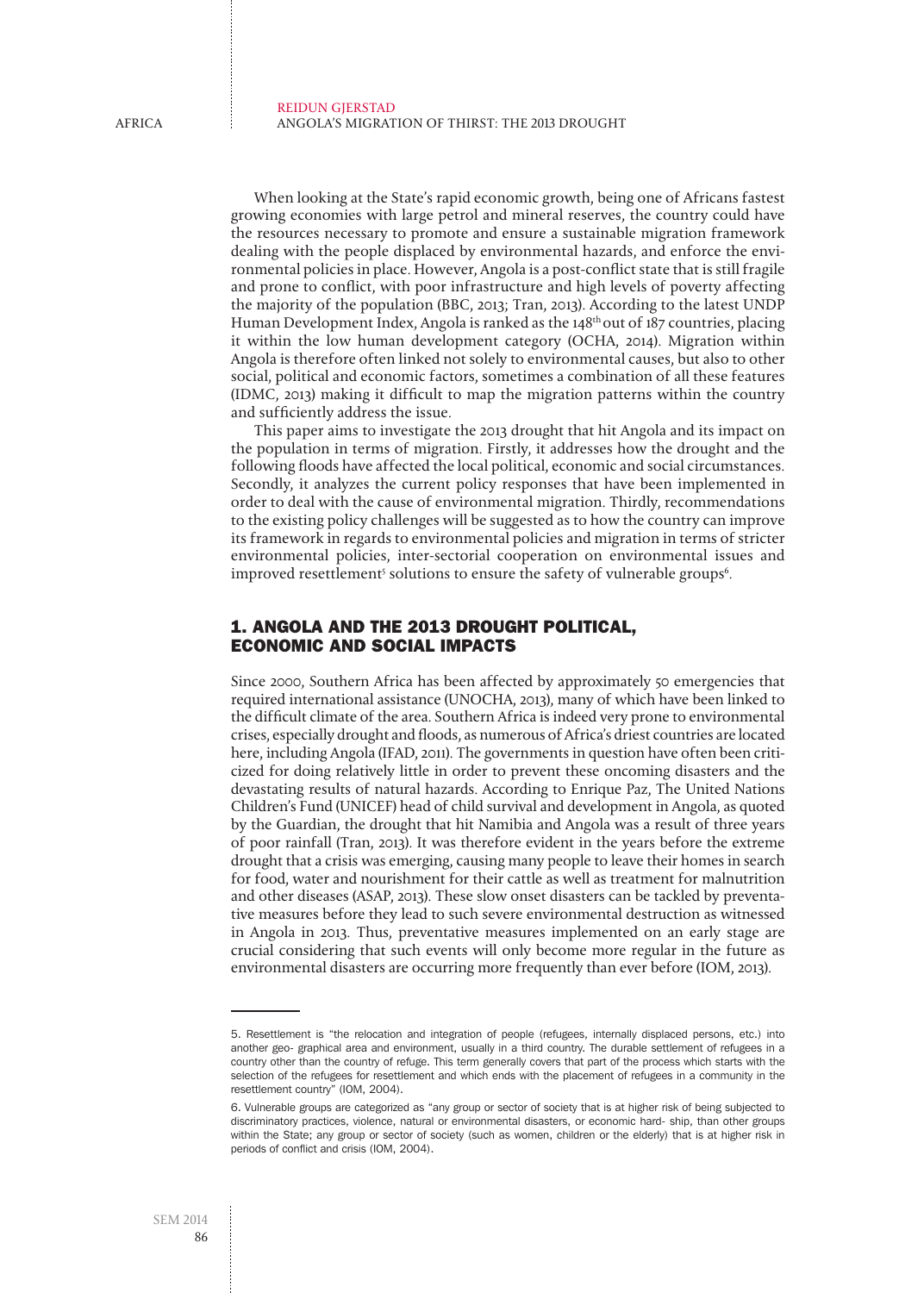

# Figure 1. Absolute Normalized Difference Vegetation Index (NDVI ) Anomalies for April and May 2013

Source: European Commission (2013)

These Figure ures illustrate the onset of the drought and its development in 2013 based on the Absolute Normalized Difference Vegetation Index (NDVI) which shows the anomaly for the main crop season. There is a drastic increase from April to May 2013 [The European Commission 2013; Tropical Applications of Meteorology using SATellite data and ground-based observations (TAMSAT, 2013)]. Rainfall Anomaly from September 2012 to April and from January to April 2013

#### Figure 2



Source: European Commission (2013)

The Figure ures above illustrate (left) estimated rainfall from September 2012 to April 2013 and (right) the second half of the rainy season from January 2013 to April 2013. Based on this data obtained from the European Commission (2013) and TAMSAT (2013) the main reason for the total seasonal deficit is due to negative rainfall anomalies in the second half of the rainy season.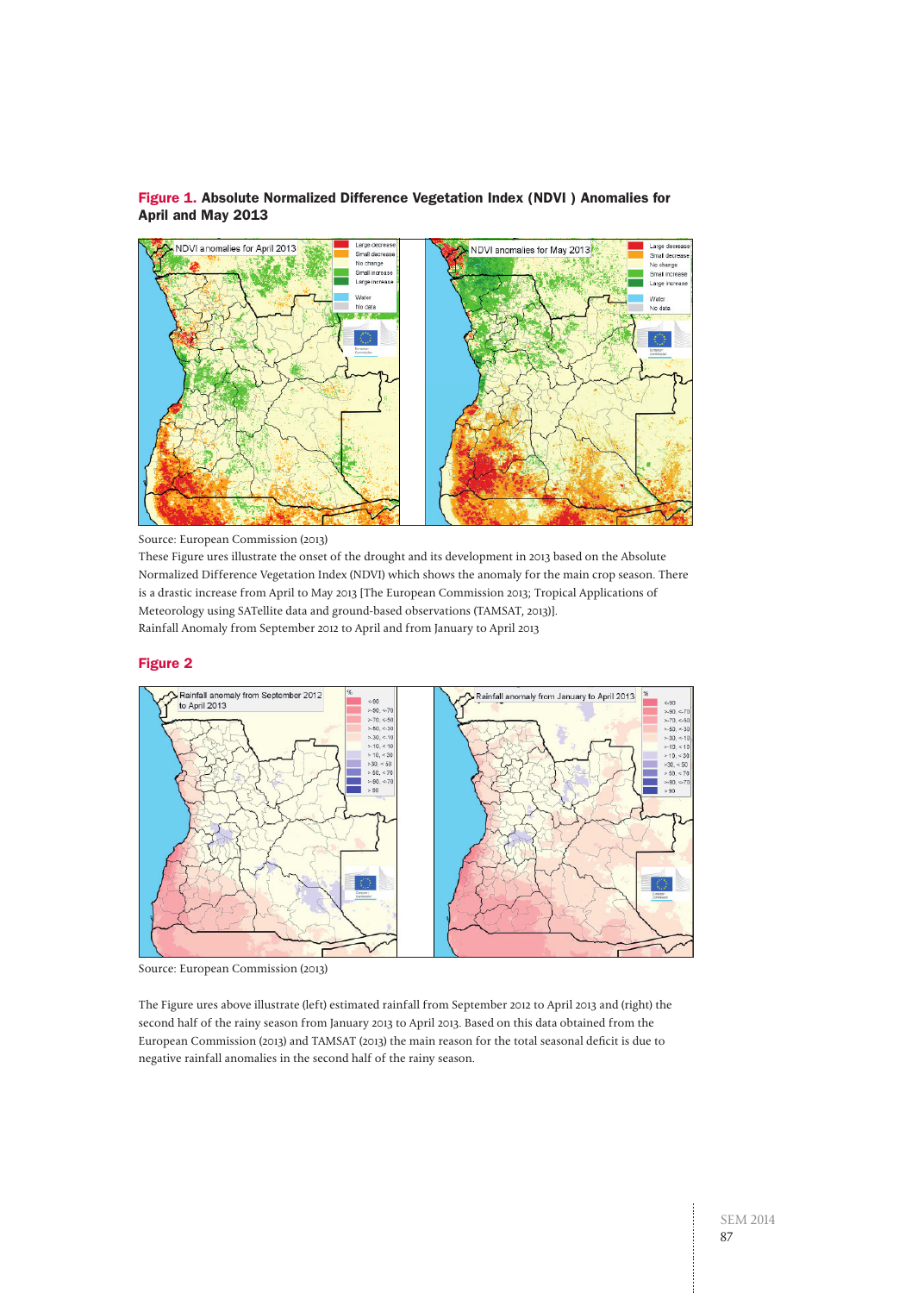As Angola is amongst the most unequal societies in the world, according to Southern African Open Societies (OSISA) 2011 report, environmental crises can be extremely disastrous. Currently, approximately 40% of the population is living below the poverty line and the child mortality rate is extremely high - close to 1 out of 5 children are estimated to die before the age of 5. Thus, the majority of the population is ill equipped to deal with environmental disasters, and migration becomes for many a difficult and dangerous process (OSISA, 2011). Unsurprisingly, the drought has had its effects politically, economically and socially within the country, especially on the southern regions that were hit the hardest (see Figure ures 1and 2).

#### 1.1. Political Impacts

In a post conflict country like Angola, natural hazards such as droughts can be dangerous as they can have unpredictable effects on the political climate. Droughts can increase poverty as it robs the population of their livelihood, and thus results in political instability fuelling problems between the population and the government. In Angola, the government carries strict not to say "authoritarian" politics (Human Rights Watch, 2013; Tran, 2013) that at times can negatively affect human rights. It has been heavily criticized for its slow response to the environmental crisis in comparison to its neighbor Namibia, a country that was hit hard by the disaster (Tran, 2013; UN Radio, 2013) and the United Nations Office for the Coordination of Humanitarian Affairs (UNOCHA) still categorized the situation as severe (June 2014) as large parts of the population still suffer from food insecurity.

The different approaches adopted by Namibia and Angola in reaction to the drought and flood management left many puzzled as both country's suffered immensely. Nevertheless, despite the two different policies regarding the crisis, the situation fuelled little political unrest in the Angola. This is rather surprising since the international humanitarian aid distributing was vastly unfair for the Angolan population in the affected areas, in comparison with the Namibian (UNICEF, 2013), a factor that can easily contribute to political unrest and upheaval. There are two main factors that might have contributed to this overall lack of political reaction to the drought, which will be discussed in the section below.

By 2013 the drought situation was severe in both Namibia and Angola. Approximately 780,000 people one third of the country's population- were food insecure in Namibia in the first months of 2013 (UNOCHA, 2013). On May,  $17<sup>th</sup>$  the Namibian government declared a state of emergency, pledging for \$20 million in relief aid in order to assist the worst affected population as the country was unable to meet their peoples basic needs (Think African Press, 2014). United Nations Organizations such as the United Nations Children's Fund (UNICEF) and United Nations High Commission for Refugees (UNHCR) became heavily involved in the crisis raising 7.4 million dollars in order to treat the 109,000 children under five at risk of malnutrition (UNICEF 2013; UNHCR, 2013; UN Radio, 2013). The Namibian Red Cross Societies and other humanitarian agencies also aided the government in handling the crisis as people were finding it increasingly difficult to survive (UNOCHA, 2013).

In Angola the drought hit the country's southern part with equally devastating impacts. Food insecurity affected approximately 1.8 million people in five provinces (UNOCHA, 2013). In June 2013, Caritas estimated that 250, 000 people in the Namibe province were in urgent need of support as close to 70 per cent of the annual crops had failed (UNOCHA, 2013). UNICEF (2013) requested for \$14.3 million for the worst-affected provinces of Cunene, Namibe and Kuando Kubango as well as in the southern parts of Benguela and Huila (UNICEF, 2013; UNOCHA, 2013).

Nevertheless, the government remained quiet about the devastating effects of the drought, not appealing to the international community for help, a policy that differed severely from that of Namibia. The call for relief aid in Namibia might have dampened any political unrest resulting from the drought given the government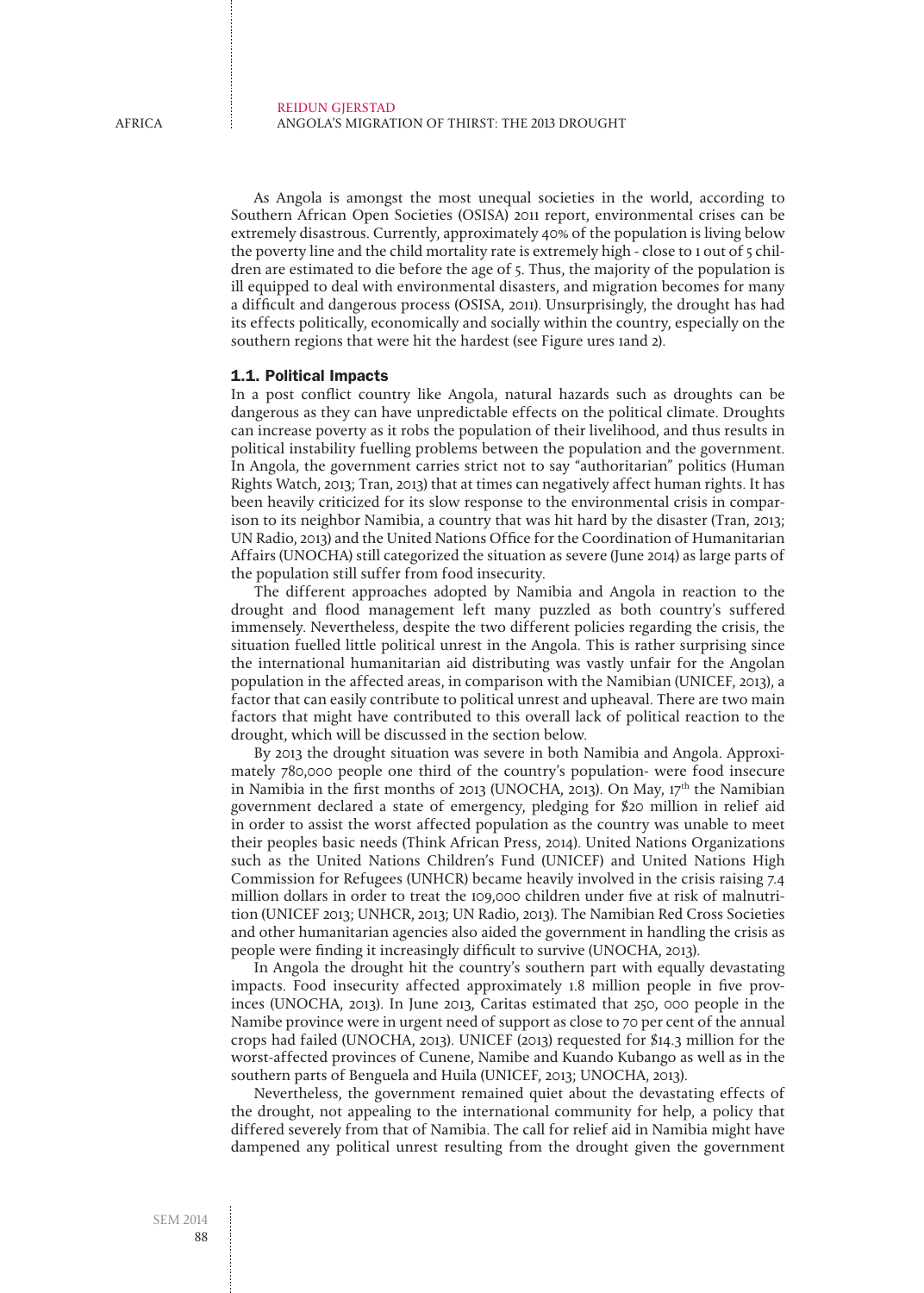active participation in crisis management. In Angola however, only a special interministerial commission was created to handle the disaster by distributing emergency food aid and creating new boreholes7 (Tran, 2013), aid that according to relief organizations was insufficient and which led many people to leave their home, thus becoming IDPs within Angola itself, or crossing national borders into neighboring Namibia where relief aid was more frequently distributed (UNICEF, 2013; UN Radio, 2013).

Regardless of this lack of response to the crisis, there was little political pressure on the Angolan government, both from international and internal actors, allowing the crisis to continue in silence. This might be related to the country's poverty statistics which reveales that large parts of the country live in severe poverty (The World Bank, 2012). According to IFADs 2014 report on poverty in Angola "It is estimated that 68 per cent of the population is living below the poverty line and 15 per cent of households are living in extreme poverty. Poverty is more widespread in rural areas where 94 per cent of households are categorized as poor" (IFAD, 2014; 3). Thus, this fraction of the population is inadequately equipped to challenge the political authorities in order to claim their basic human rights. However, the question remains, why did Namibia who carried similar poverty statistics to Angola (The World Bank, 2014) chose such a different strategy in order to deal with the consequences of the drought. The Namibian population living in the areas affected by the population is also ill equipped to challenge the government and foster political change. However, the countrys government chose to make it an internationally acknowledged crisis, while Angolans were suffering in silence.

The answer may thus lie in the different financial interests threatened by the crisis. As Angola is a booming economy, the country do not want to have a negative 'external' image and thus might have chosen to silence the crisis to protect its international image. Moreover, many foreign companies and countries that have their own agenda in Angola, especially related to the oil sector (Tran, 2013; OSISA, 2013). As the protection of human rights and financial profit does not always go hand in hand, and with little international attention being given to the disaster, a financial and right based clash might have been avoided by silencing the crisis on an international level. Publicly challenging the government in its poor response to the drought might have resulted in an unwanted backlash hindering profitable resource deals for external actors. It is therefore possible that the silencing of the 2013 drought was a result not only of the governmental policies, but equally constructed by foreign countries and investors with their own agenda in Angola, agendas that differs vastly from that of Namibia.

### 1.2. Economic impacts

Angola is a country that possesses vast oil wealth and natural minerals; at the same time, it is one of the poorest countries in the world, still recovering from the social, political and economic hardships it faced during the 27-year civil war that ended a little over a decade ago (NRC, 2008). The economy is nevertheless growing as oil exports and foreign loans have aided a rapid reconstruction and improvement of infrastructure, but as most economies worldwide, Angola was affected by the financial crisis, something that can be mirrored in the response to the 2013 drought that hit the country.

At the national level two trends can be observed. Firstly, the financial crisis affected drought prevention, which allowed the onset of this slow disaster as the country had less resources to deal with the oncoming disaster; secondly the

<sup>7.</sup> A borehole is a "a deep, narrow hole made in the ground, especially to locate water or oil" (*Oxford dictionary,* 2012).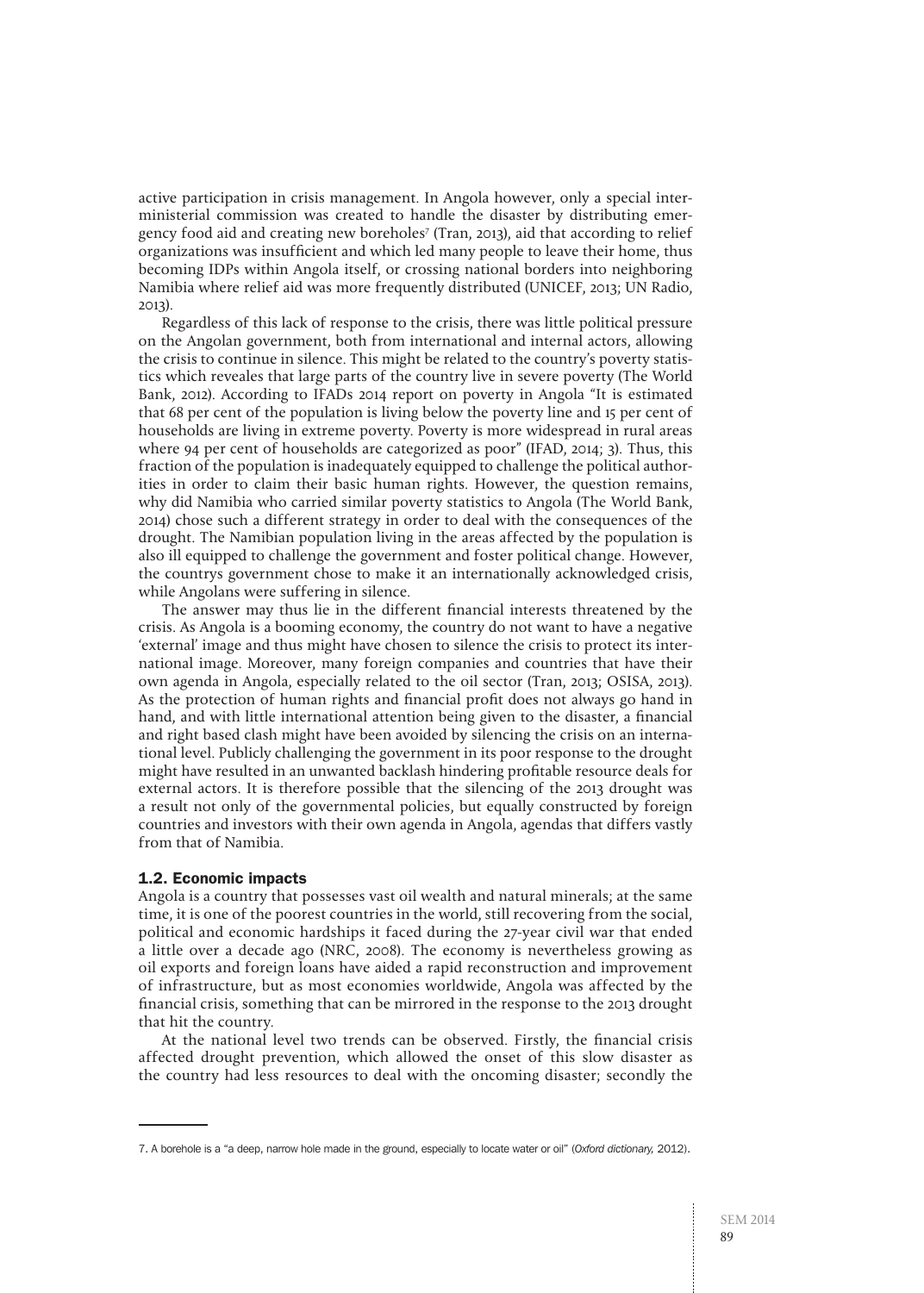drought itself has influenced and in turn affected the country's economy. Mundial (2013) points out that "from 2009 to mid-2011 GDP growth stagnated due to a decline in global oil prices and a slowdown in domestic oil production. The resulting drop in oil revenues, the primary source of government revenue, impacted the non-oil economy through diminished private consumption, cuts to public spending and the accumulation of substantial arrears to domestic firms" (Mundial, 2013; 6). This drop affected the agricultural and construction sectors profoundly.

The lack of jobs due to cuts in public spending is likely to have left the rural population in a position where it would have to rely on the already overused land for survival, leading to soil over-productivity as well as biodiversity loss. Moreover, as these budget cuts caused a regular downsizing of experts and workers within the environmental sector, a sector that was already poorly funded as this is far from a priority issue within the country that focuses mostly on rapid economic growth based on its oil and mineral industry. This prioritizing is usually done at the expense of both social and economic policies that will benefit the population in the long term such as greater investment in the agriculture sector (Mundial, 2013).

There was a 5.5 % real GDP growth in 2013, which is lower than the 2012 (US Department of State, 2013) the drought itself has arguably influenced the country's economic growth, although other important factors also influenced this financial drop, and it is thus uncertain to what extent the drought has had an impact. Nevertheless, this decline in economic development will make it harder for the country to finance relief aid to the people affected by the drought and the floods, and to those who have to migrate as a result of the disaster.

Yet, the financial crisis alone cannot justify the lack of assistance provided to the population affected by drought. In fact, there was no serious financial problems in the year before the drought hit due to the country's fruitful oil industry, thus more investment could have been put towards drought management to prevent it from taking place. It was clear already in 2009 that the south of the country was in great danger of being affected by drought and floods as it has happened repeatedly before, leaving the most fragile provinces devastated multiple times (Mundial, 2013).

In fact, International Organizations and NGOs have blamed the government for downplaying the crisis as it threatens the country's image as a booming economy (Tran, 2013; UNICEF,2013) and thus possibly its attraction for foreign investment. The large amount of oil funds could be used to ensure domestic growth and that the people of Angola human rights are protected which is unfortunately not currently the case according to many International Organizations and NGO's in the field (Tran, 2013; UNOCHA, 2013). Much of the country's wealth is disappearing due to corruption, leaving the country with a large gap between a small rich elite and the poor majority (OSISA, 2011).

On an individual level the drought has had devastating economic impacts. Although agriculture only accounts for approximately 8% of Angola's GDP, it is the primary source of employment (European Commission, 2013). Crop production, which is the main source of production in Angola, relies on a sustainable rainy season from September to late April and May. Thus, if rainfall is far below average, crops are at stake, implying potentially fatal consequences, especially for the south. "The south is home to about 95 % of the country's livestock, with about one-third of the country's cattle being found in Cunene Province alone" (European Commission, 2013) - a province that has been severely affected by both drought and floods during the last year. Hence, with the lack of an effective agricultural policies and a government that successfully manages the economic hardships facing people during environmental crises such as droughts and floods, many are left with no means to stay.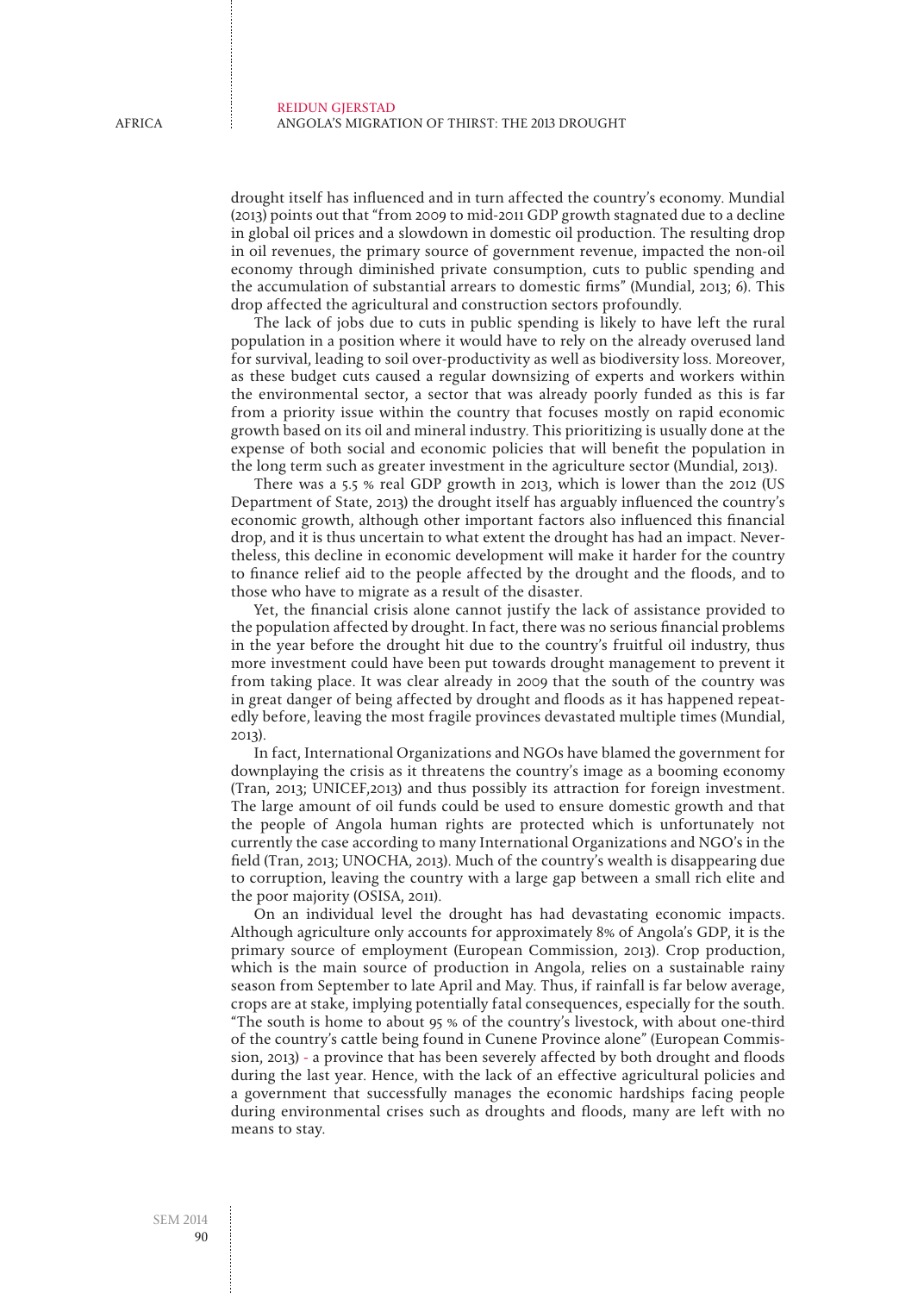#### 1.3. Social and Health Impacts

The population has suffered immensely due to the severe drought, and the disaster has had many social consequences. As quoted by UNICEF (2013), their Regional Director for UNICEF Eastern and Southern Africa Steven Allen stated that "reports from the field already indicate that children are dropping out of school and are being separated from their parents, a clear sign of the stress and vulnerability families face as they try to cope with the drought" (UNICEF, 2013). UNICEF (2013) has published several reports discussing the fact that children are currently digging wells, that unclean water is being used for drinking and cooking purposes, and that child protection in the state is fragile as child migration within and between borders is increasingly being observed.

 Food security is also a large problem in the country. According to The Assessment Capacities Project (ACAPS) Global Emergency Overview, 700,000 are at risk of food insecurity in Angola. The same report highlights that people are migrating in search of water, food and pasture for their cattle. Because livestock and crops have perished during the drought and the floods that followed, families are selling many of their assets and skipping meals. School attendance has dropped in the regions affected by the disaster (UNICEF, 2013) as families can no longer afford to support their children's education. Cunene is the most impacted province when looking at both the economical and the social results of the drought, as rainfall was the lowest on record in March since 1989 (European Commission, 2013). According to the provincial governor Antonio Didalelwa, almost the entire population of the province are at risk of malnutrition as farming is threatened and the cattle do not have access to food and water (Reuters, 2013).

In terms of the social issues that arose due to the drought, the health impacts are the most severe. The first and most evident result of the drought, and the floods that followed, was that of cholera outbreak in the province. In December 2013, Integrated Regional Information Networks (IRIN) reported that 1,000 people were infected and 48 confirmed dead over a two-week period due to a cholera outbreak in the drought affected the area (IRIN, 2013) The cholera pandemic continued to spread within the province as the drought left many without proper living conditions, food insecure and without access to a safe water source (ACAPS, 2013).

Cholera is a highly contagious disease that usually affects people in areas where there is poor sanitation and unsafe drinking water, and the outbreak can therefore be directly linked to the drought. By the end of 2013 acute malnutrition with rates as high as 25 % had become a reality for the people living in drought affected areas, leaving people, especially children, highly vulnerable to waterborne illnesses such as cholera. As quoted in IRIN (2013), Manuel Eduardo who is working as a consultant for UNICEF in Cunene states that "what's needed is a strong program in terms of people being able to treat water at home, and construction of more boreholes. There are boreholes, but some have dried up and others haven't been maintained." (IRIN, 2013). Due to the lack of safe water sources, cholera outbreaks were reported even prior to the rainy season in October 2013. As the raining season hit and floods became more frequent, the few existing clean water sources were quickly contaminated and there was a slow onset response to the cholera crisis, treating the first cases as diarrhea (UNICEF, 2013).

# 2. Environmental Migration and the Current Framework

There is evidence that environmental migration was taking place due to the 2013 drought in Angola and the floods that followed as people did not have the sufficient means to stay, and thus started to migrate as a survival strategy. The analysis below will illustrate how this migration was handled within the current environmental and migration framework in Angola.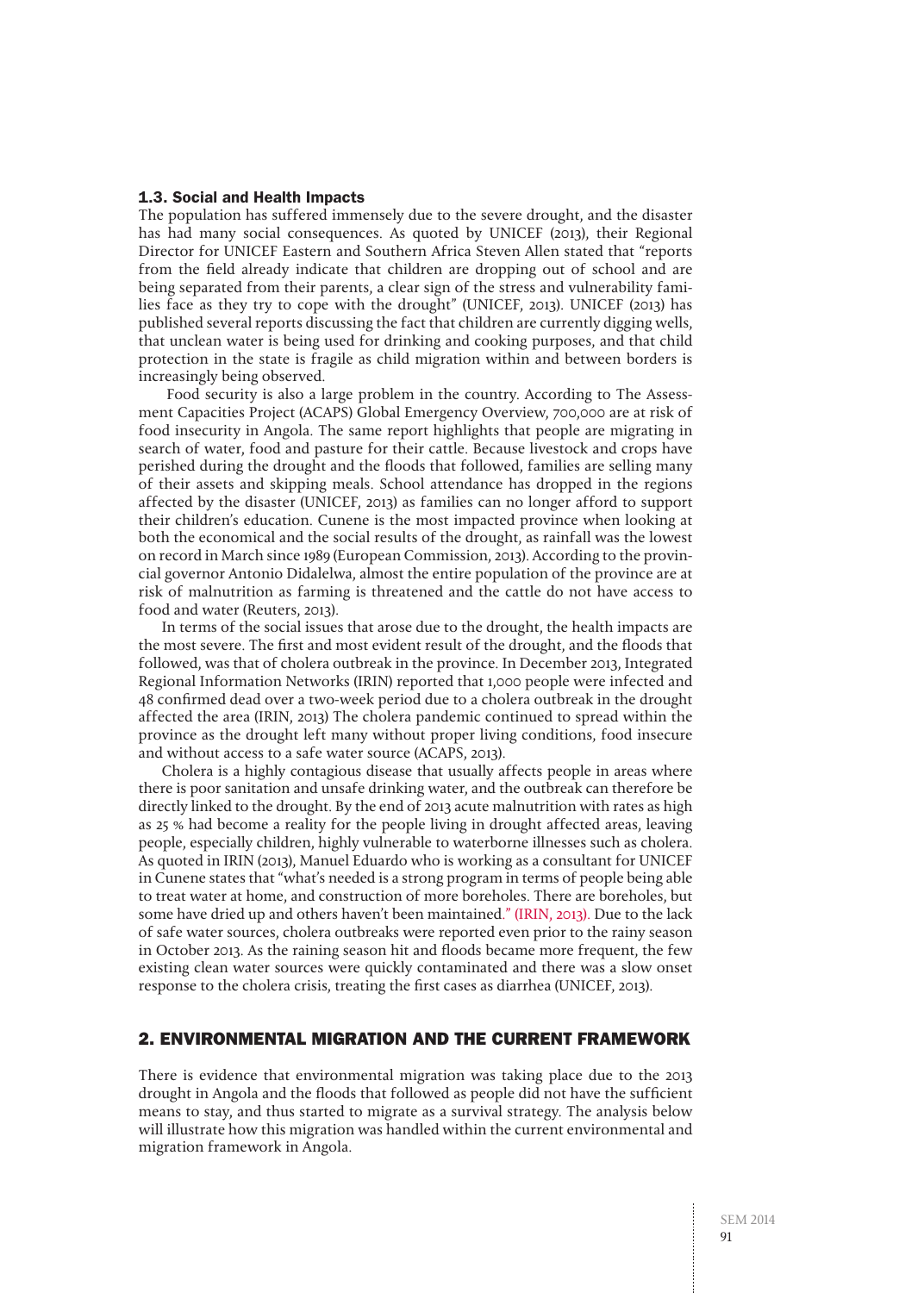There are indications that people were arriving in the governmental camps close to the affected areas in the south of the country (ACAPS, 2013). The government was dealing with the issue by creating displacement camps in the provinces that are hit the hardest (IOM, 2013). In Cunene for instance, the government has established an emergency plan to provide assistance to roughly 640,000 people were affected by the droughts (ACAPS, 2013).

The drought and floods also led to international migration between Namibia and Angola (UNICEF, 2013). According to UNICEF (2013), between June and July 2013 people were crossing the border from Angola to Namibia through the Kunene River in order to receive treatment for cholera, as it was not provided in Angola. There are similar accounts for treatment of malnutrition. Between March and July 2013, the Engela District of the Ohangwena Region faced a 76% increase in hospital admission regarding malnutrition for children under 5 years of age (UNICEF, 2013). We note also that amongst malnourished patients under 5 years of age, 53% of admissions and 11% of in-patient deaths were from Angola. The families of the patients claimed to seek treatment on this side of the border (UNICEF, 2013).

In Angola environmental migration is particularly worrisome due to the environmental devastation left by the civil war, destruction that is still evident within the county. When the country reached its independence in 1975, after a period of almost 15 years of liberation war, the state was yet again damaged by internal conflict from 1975 until 2002, a conflict that took its tall on the already fragile environment of the country. Thus, although the country today shows great economic progress, its war ravaged history has damaged the environment greatly, leaving the population with less means to deal with environmental hazards. The land is indeed often left in unusable condition, polluted with landmines or destroyed due to the war and the massive dislocation of people. Thus, Angola is facing many additional challenges related to development and disaster risk management, adding to the complexity of the situation (IOM, 2013).

There government does recognize the fact that environmental factors pose a threat to the country's future and that they need to aid population that has been displaced due to environmental factors. Displacement camps have been constructed for short-term relief and the government has signaled that they are prepared to invest in long term measures to battle the constant threat of environmental issues by working with UN-backed institutions on matters of risk reduction and disaster management (IOM,2013). In 2009, the Government of the Republic of Angola enacted a national four-year civil protection strategy. This strategy was the first scheme to deal with natural disasters and centered its main focus towards emergency response capacity (IOM, 2013). According to IRIN (2014) "the government has initiated an emergency program, totaling \$43 million, to provide food and water as well as agricultural inputs to affected families". However, it is still unclear if the funds for the program were released, and how much was invested in the projects dealing with the drought (ibid.).

The IOM (2013) highlighted that the results of the drought management are still limited largely due to a lack of disaster statistics and trained human resources to properly deal with environmental issues. And there is little doubt that handling and controlling droughts, as well as the migration related to droughts, is a challenging task since people rarely move as a mass, but rather as individuals and families after the peak of the drought (Gemenne, 2013).Therefore, precise data is difficult to obtain on the issue.

However, as environmental issues are common in Angola prevention must be done and judging by the 2013 crisis it is evident that not enough has been invested in the risk reductuin section leaving the affected areas in an extremely difficulties situation dealing with both drought and the floods. The same accounts for the country's capital, Luanda, where poor infrastructure, informal settlements and local slums are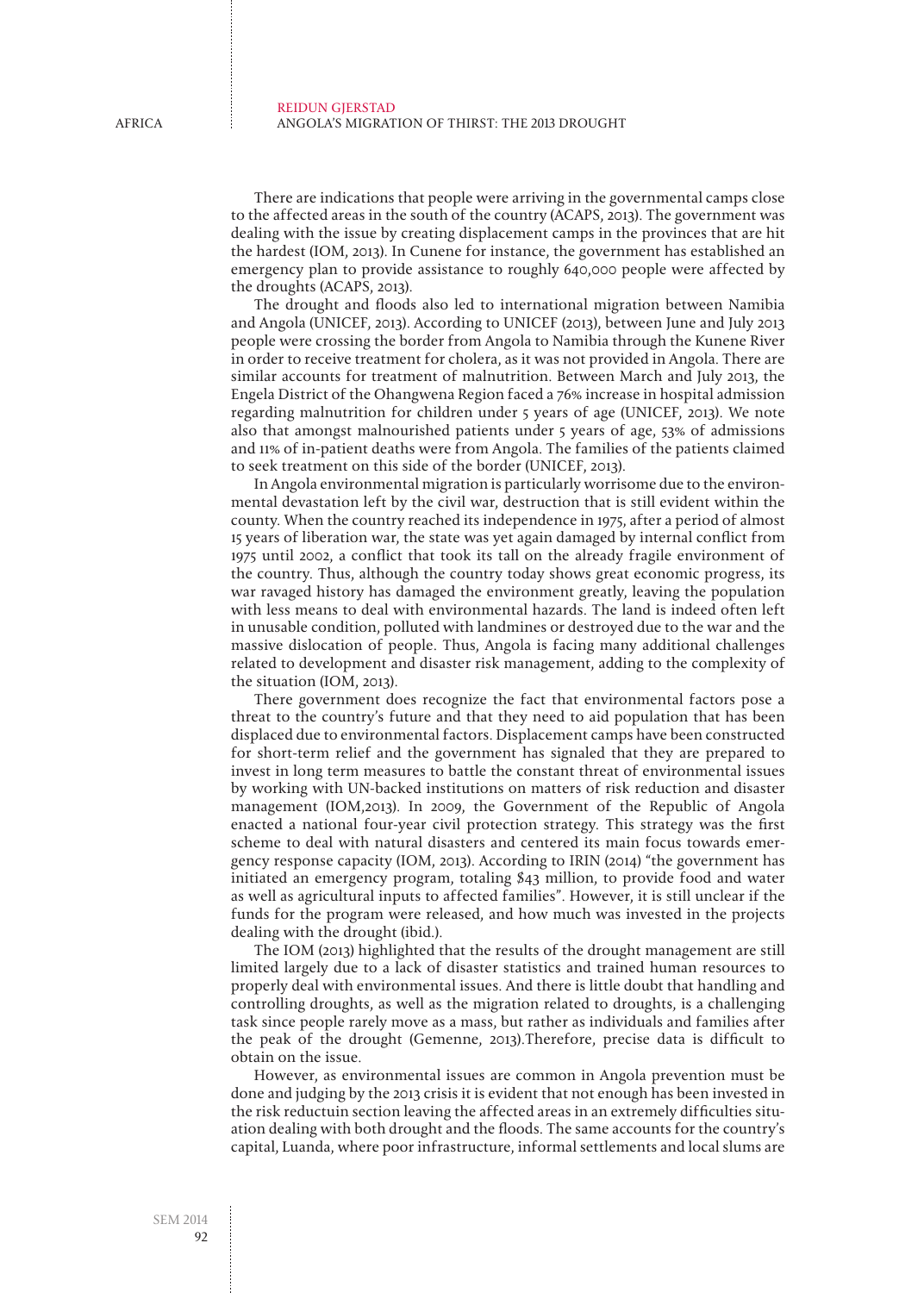very vulnerable to flooding as there is a lack of drainage systems and other essential infrastructure that evacuates water appropriately and reduces the spread of waterborne diseases (IOM, 2013). This is an increasing problem because insecurity in rural areas as a result of the many environmental hazards has led to an escalating urbanization. Rapid urban growth is dangerous for commercial agriculture as it reduces the number of people available to work in this sector, leaving the country with very high population density in the cities (World Bank, 2013).

 More public spending in the agricultural sector is essential in Angola where over two-thirds of the labor force is employed in agriculture, where less than 30 % of the country's arable land is currently under cultivation and where natural hazard put great pressure on the industry. The agricultural industry was brought to a near standstill during the war, but has great potential today, and is indeed a necessity for the population. This means that the environmental and agricultural policies of the country are crucial to its future and must therefore be prioritized **(**Walmsley and Tshipala 2007).

If used correctly, this availability of land has great potential as it can improve agricultural outputs in many rural areas. And although the government has, according to Mundial (2013), implemented many successful agricultural policies that have led to overall increase in the country's food production, it is important that the agricultural sector is attended to with more precise measures in order to perceive the resources available and avoid loss of arable land. According to the European Commission (2013), five provinces in Southern Angola that were severely affected by the rainfall deficit starting in late 2012 and continued in 2013, presented a great danger for the agricultural sector and natural vegetation, resources that are very valuable to the country's economy and crucial to the populations livelihood. A lack of a precise disaster risk and reduction policy framework can therefore have overall economic consequences for the country's economy as well as on the country's population.

With oil alone accounting for over 95% of Angola's export revenue, it comes as no surprise that this sector is heavily prioritized within the country. Nevertheless, it is important that strong investment is put towards the development of the non-oil areas to obtain a more stable economy. In order for Angola to properly handle and prevent the occurring environmental migration, it is crucial that the country avoid the so called Dutch Disease.<sup>8</sup>

As long as the oil industry has such a strong influence on the public budget, the environmental problems of the country is likely to be down-prioritized and overturned by more economically beneficial policies for the bebefit of the industry, and not for long terms policies that benefit society as a whole, but do not give an immediate economic return.

It thus becomes evident that one of the most important policy questions currently facing Angola is how to convert its oil wealth into sustainable economic, social and environmental development policies that aid the population and promote the agricultural sector, which is where the majority of the population will benefit. The following section will propose recommendations regarding how the country's wealth can also benefit those outside of the oil sector.

<sup>8.</sup> The Dutch Disease refers to a decline of certain sectors, such as manufacturing and agriculture, while there is an increased in the economic sector related to natural resources, which thus leads to mismanagement (OSISA, 2011).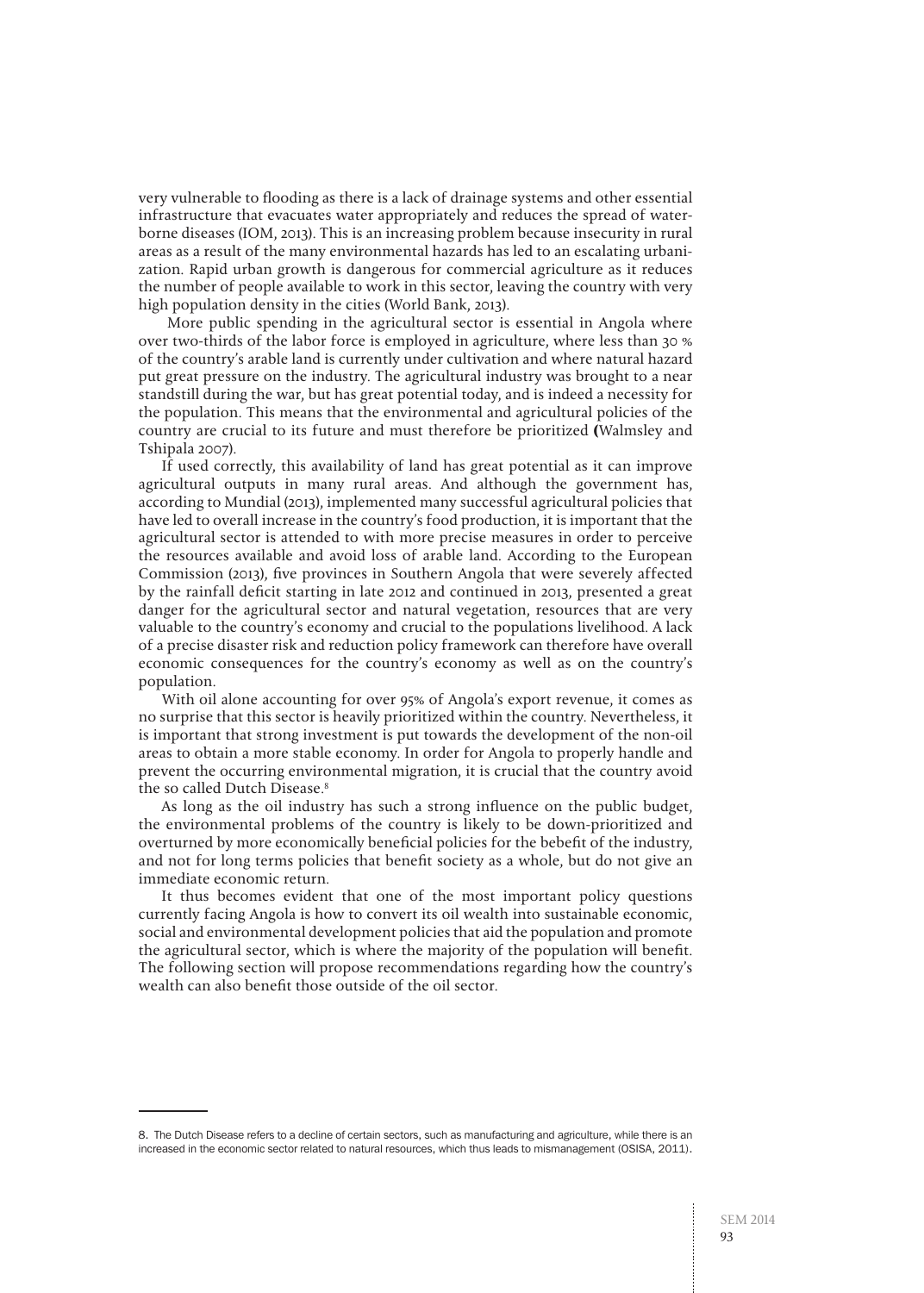# 3. Policy Challenges

This paper's analysis shows that environmental considerations are not yet a vital part of Angola's socio-economic framework, and there is a lack of policy programs to deal with environmental degradation, including the issue of environmental migration and emergency response. Article 39 of the Constitution states that "Everyone has the right to live in a healthy and non-polluted environment" and that "the State shall adopt the necessary measures to protect the environment and the rational exploitation of natural resources within a sustainable development framework", thus ensuring environmental protection for the population of Angola (Constitution of the republic of Angola, 2010). This is not currently the case as large parts of the population have migrated in order to seek land that allows them to live sustainably although the country has a Ministry of Environment, which is the body responsible for the environmental protection and implementation of environmental laws in Angola, based on the 1998 General Environmental Law (OSISA, 2011).

This framework and Angola's current environmental policies exist but they are fragile, as they do not sufficiently deal with the main environmental issues in an adequate manner. Misuse of land as well as oil spills and other pollution of the waters go unreported. There is currently an overuse of pastures and soil erosion is common, which attribute to population pressure. Deforestation and desertification are major issues leading to a great loss of biodiversity and soil erosion is currently polluting the water sources. Rivers and damns are becoming heavily polluted and as there are a lack of supplied for clean portable water, the population no means to stay and continue a sustainable living (CIA, 2014).

The question remains therefore on the means available and to be implemented to tackle those challenges. Information gathering is a fist step. There is a need for a well-functioning information framework regarding the state of the environment within the country will help inform better and updated environmental policies. Once an overview of the migration has been collected a second step would be to prioritize and integrate environmental strategies, and policies dealing with environmental migration, in the economic and social policies of the country. This data collection should be carried out as soon as possible in order to gain a better understanding of the situation and the migration framework that has occurred before, during and after the 2013 crisis. The current institutional capacity for environmental management is still insufficient in training of human resources and in the on-going data gathering to properly handle the environmental hazards, and coordination amongst actors remain difficult, as the issue is not yet a national priority. A education campaign centered towards the population, especially the rural societies, on environmental issues should be integrated as it will promote environmental management of the natural resources that will allow the population to deal with drought in a more sustainable manner. Finally the development of a framework of preventative measures that can hinder the most devastating effects of hot spells and cyclical drought could help damper the most sever affects of the drough (Russo, Roque and Krugmann, 2002; OSISA, 2011).

Thirdly, it is important that national actors as well as international aid organizations have access to the country's vulnerable population and is allowed to aid people in drought-affected areas. A greater presence of both local NGOs and International Organizations, coordinated with the national actors dealing with environmental issues and disaster risk management, could support rural livelihoods and prevent potential environmental migration taking place as people would have greater access to medical care, clean water and food. Because the government has limited means to prevent environmental hazard it does not attend to the population affected by the drought and flood areas on a large scale. This, along with the lack of national and foreign humanitarian aid in the country, means that a sustainable policy has not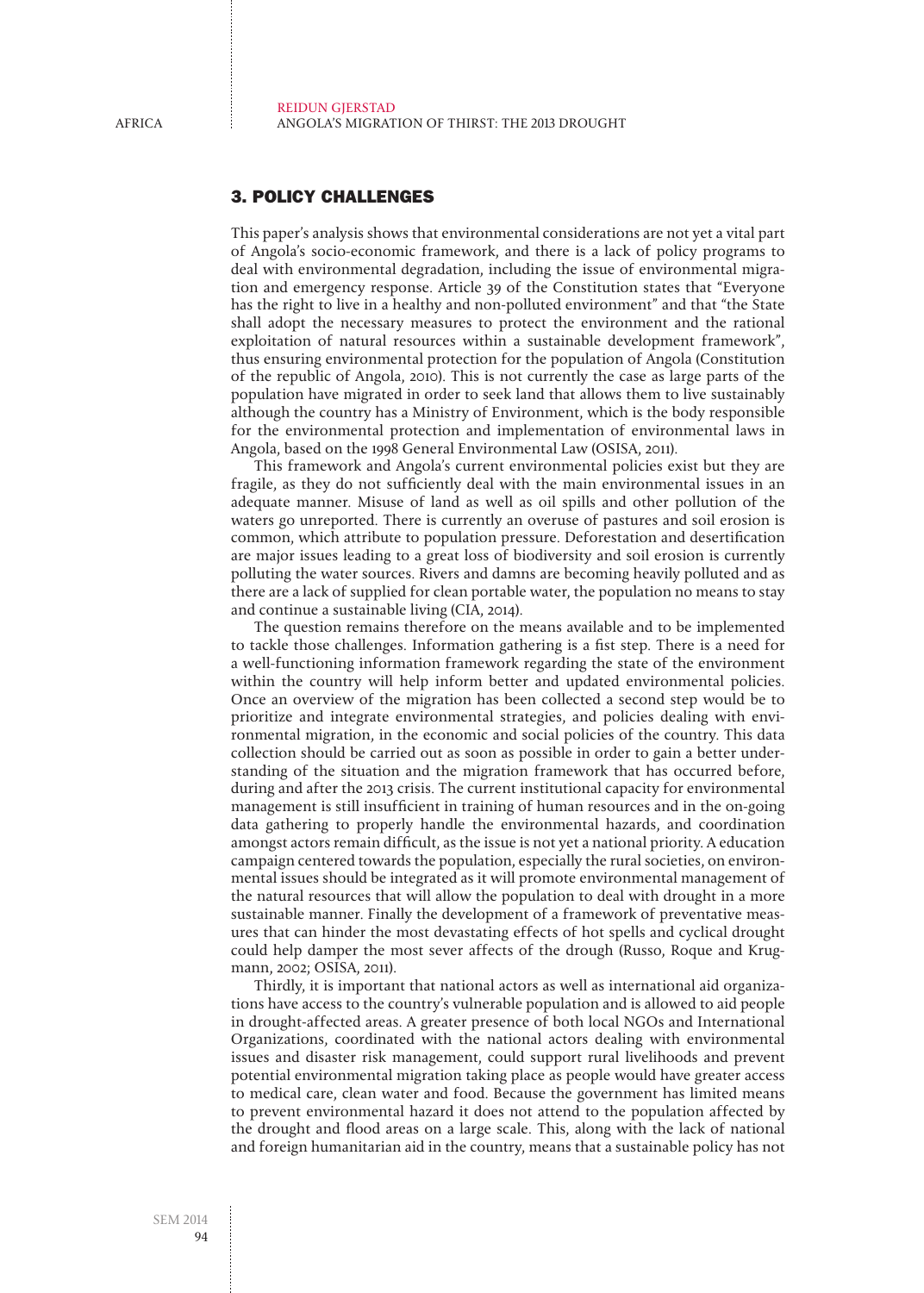yet been achieved (Tran, 2013; UNICEF, 2013). National and local NGO's, and external actors such as International Organizations can thus possibly help to kick-start the process of a better and more sustainable environmental framework that hinders environmental migration as this is a very difficult issue, especially in Angola due to its location and history. Consequently, a greater presence of humanitarian aid could help prevent and manage environmental migration until the national environmental policies and framework is completed and data collected.

 It is however important to note that for development of long term projects, the general rule is that local actors, whether local authorities or local associations or other civil society actors, should be the ones that are reinforced, rather than bringing in foreign actors. Thus, it is recommended that the strategies implemented are to rely on foreign expertise to train local actors and reinforce governmental agencies. This could be a mean to make this sector more prioritized in Angola

Fourthly, rural livelihoods should be made resilient against climate changes, something that can be achieved through a variety of measures. Seed conservation banks and reimbursement schemes should be implemented based on the IOM model proposed in their report on Angola in 2013, allowing for the development of new crops (IOM, 2013). It is crucial that water resource management is properly funded and developed allowing the population to carry portable water for their crops and their animals, as well as to hinder the spread of disease.

On a local level, aiding micro-businesses in the areas affected by drought could develop the local economy by selling basic necessities for household activities. This could reduce reliance on wood, which leads to deforestation and thus fosters drought. From a health perspective, community volunteers should be trained to handle sickness and emergencies. An example suggested by IOM (2013) is to develop community-based management of acute malnutrition, something that would aid the population in the affected areas. Many have been observed crossing the border to Namibia in order to get proper medical care for their children (UNICEF, 2013).

All these steps are reachable with political will and economic investment to promote the environment and agricultural policies that will help the most vulnerable population and thus moving away from the completely oil dominated economy. However, a current lack of transparency, economic mismanagement and corruption makes it difficult to achieve a workable environmental policy (Mundial, 2013; IOM, 2013). The main obstacle is thus a focus on the country's natural resources and the wealth it brings for a variety of reasons.

Foreign investment in the country is not always coordinated in accordance with sectors such as the construction and agricultural sector, causing density forestation on land that could be used in a more sustainable matter when looking at the development of a non-oil economy (Mundial, 2013). This occurs in response to the international demand for timber and other resources (ACAPS, 2013). The many economic policies currently in place, aimed at attracting foreign investors, result in significant biodiversity loss, harming the population by destroying their livelihoods as they rely on this land for their cattle and grains. The government must therefore enforce strict environmental regulations on national as well as foreign companies in the country, regardless of their economic interests, in order to prevent the loss of valuable productive land. These policies are not being enforced, although they do exist on paper (OSISA, 2011).

The country's oil production, and the wealth that comes with it, poses a great threat on the environment because of the economic and political power Sonangol, the state-owned oil company, holds in Angola as well as the multinational companies that invest in the country without much concern for the environment. Multinationals that want to do business are obliged by law to associate with Sonangol in the form of a joint venture or agreements about production sharing (OSISA, 2011). They state that "to win contracts, multinationals must pay signature bonuses that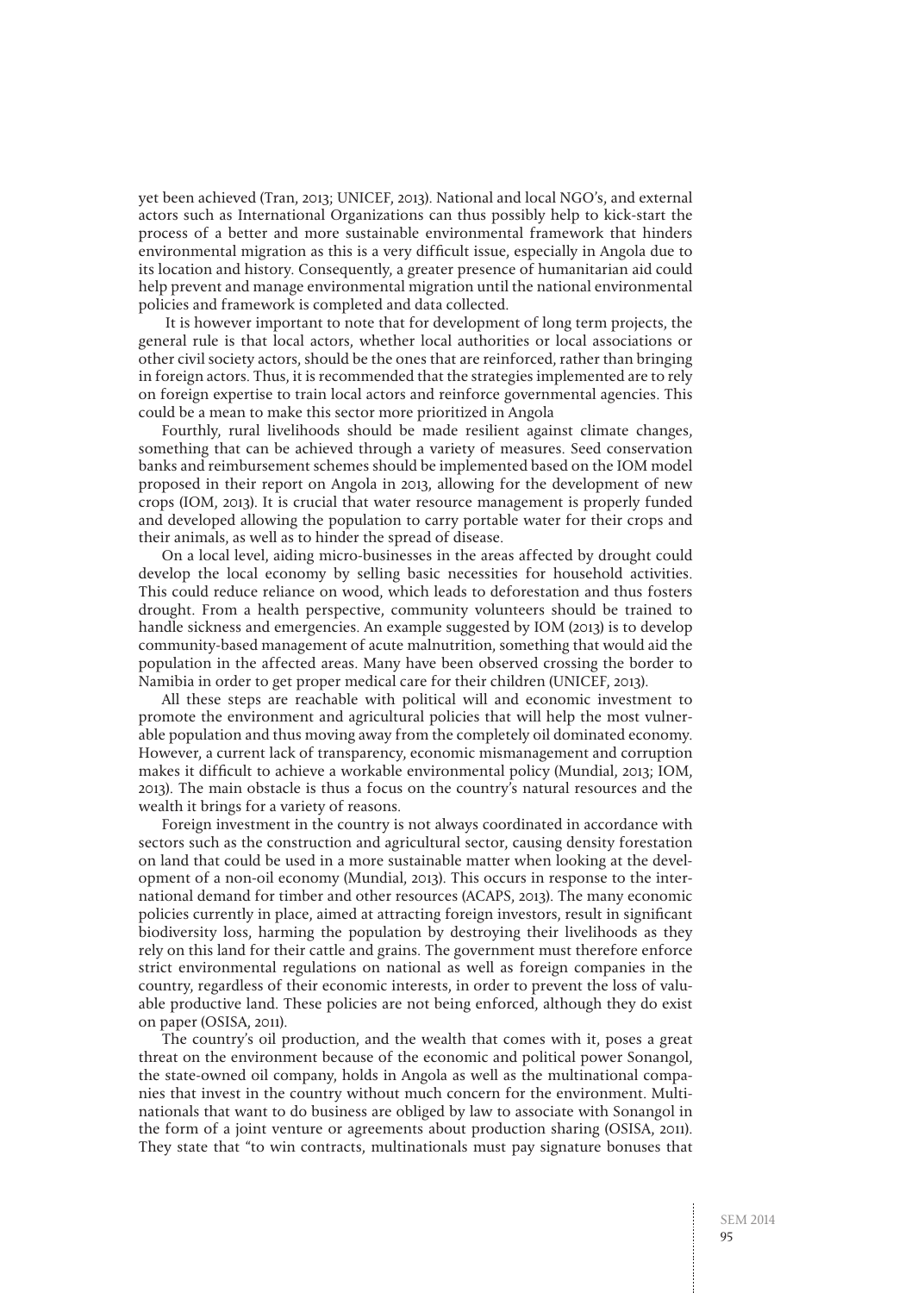can run into billions of dollars – and are not publicly disclosed (....) evidence points to Angolan public officials' beneficial ownership of, and shareholdings in, Angolan companies that have been awarded oil contracts – in violation of Angolan and international law" (OSISA, 2011;1). The system of checks and balances within the country is thus weak, especially concerning the state owned oil company that is only accountable to the president, allowing the elite and high ranking public officials to gain large profit of the political and legal obligations of multinationals in order for them to contract with Angola's oil company.

All in all, Angola does have the power and economic wealth to prevent some environmental degradation and the migration that follows by enforcing disaster management and prevention policies. However, currently it seems as though there is a lack of political will to deal with the issue due to the petrol industry that is being prioritized since it is benefiting the country's elite and foreign investors. This is down-prioritizing the environmental policies that do not lead to rapid economic growth, but rather a security net for the population creating stabilization and resilience. Overall, there is a lack of a long-term vision to deal with environmental hazard and the migration that follows. Since the oil sector and its auxiliary industries do, in most cases, offer a very high return to in terms of financial and human capital, this sector will continue to dominate the policies in place, leaving little room for the other industries to influence the policy framework. These are currently the main obstacles to sustainably dealing with the aftermath of the 2013 drought, which is currently affecting the country.

## 4. Conclusion

This paper evaluates the impact of and the policies in place to deal with the 2013 drought, which hit Angola due to years of low rainfall. The drought has had devastating impacts on the economic and social situation for the population, leaving many food insecure, malnourished and without a sustainable livestock, thus forced to migrate in order to sustain a living.

Angola has adopted a range of different policies in order to deal with the environmental issues and the migration issues that arose due to drought and other environmental hazards. However, these policies are often inadequate and difficult to analyze due to a lack of data. The environmental migration policies are not sufficiently coordinated with the economic and social policies of the country as most of them concern displacement camps for IDPs and are focused on short-term rather than long-term preventative measures. There is poor inter-sector coordination between the environment sector and others sectors related to oil, industry, mining and agriculture, leading to miscommunication. As the environmental ministry is rather weak and down prioritized, they have to work in an environment that is extremely difficult.

Unless the underlying factors that make the country so prone to drought are addressed, environmental migration in Angola will continue to be an issue. The population is currently ill equipped to handle these environmental hazards and often end up as IDPs in poorly constructed and unsuitable governmental camps. Preventing forced migration can be achieved by building the capacity of national actors involved by distributing micro-loans to develop private businesses and foster employment, involving other actors such as national NGOs, International Organizations and local actors as well as promoting more agricultural policies aiding the rural population in their farming industry, improving disaster management and prevention systems. It is crucial that programs are created that give the population tools to build resilience against drought and the floods that often follow.

However, the government and the multinational companies in Angola do relatively little to enforce the existing laws, which would protect the public and the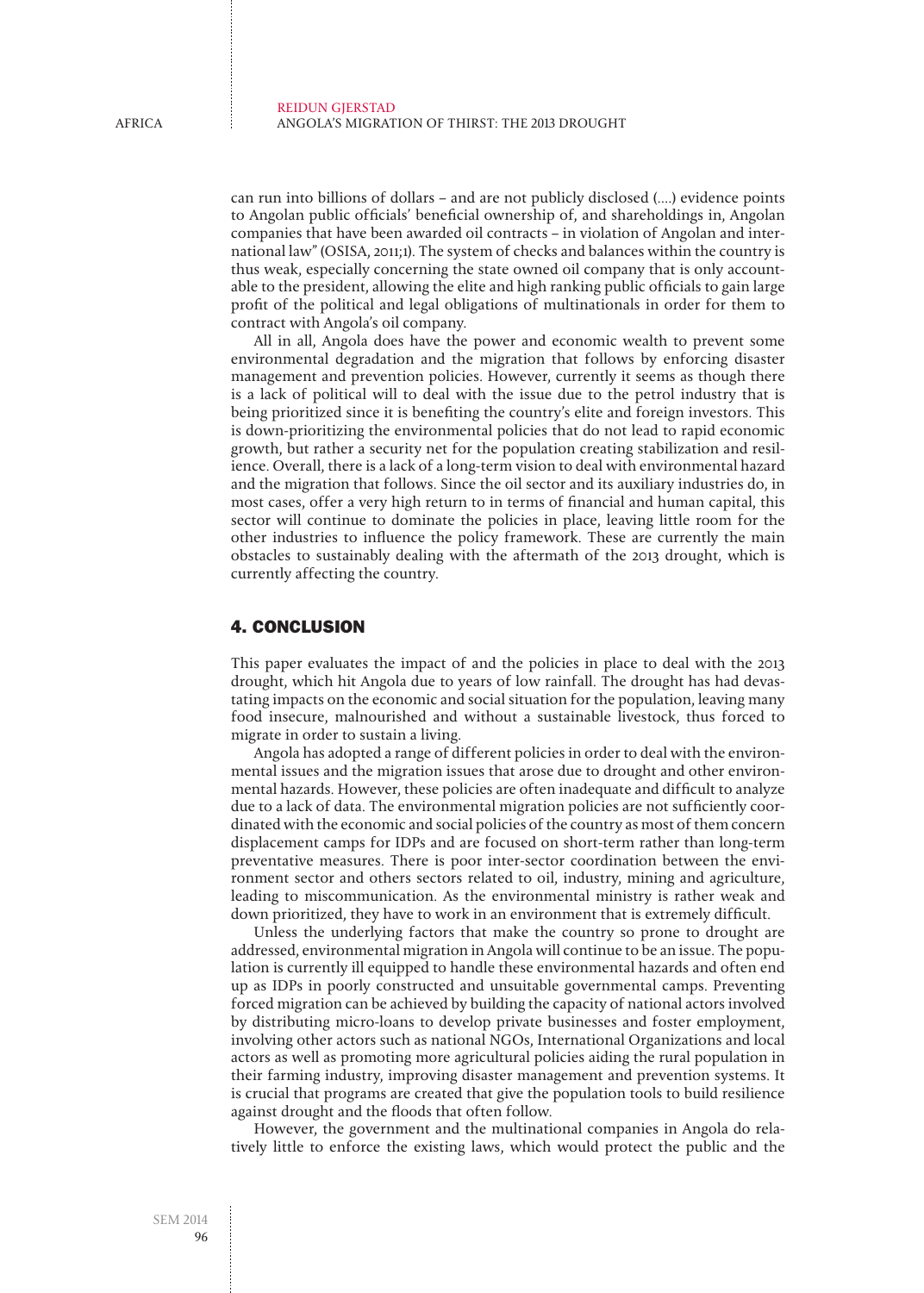environment, since the priorities lies with the economic growth of the country that mostly benefits the elite, over an inclusive and sustainable development of Angola as a whole. Thus, environmental standards are deficient and there is little attention paid to pollution control, which allows multinational organizations to report their own activities, without a real enforcement mechanism by the body in charge. Thus it seems as if the main obstacle in regards to environmental migration in Angola is the country's reliance on oil and the presence of fairly unregulated multinational companies that hold great political and economic power in relation to other industries such as agriculture, which is the industry most crucial to the country's population and vital in hindering environmental migration. ♦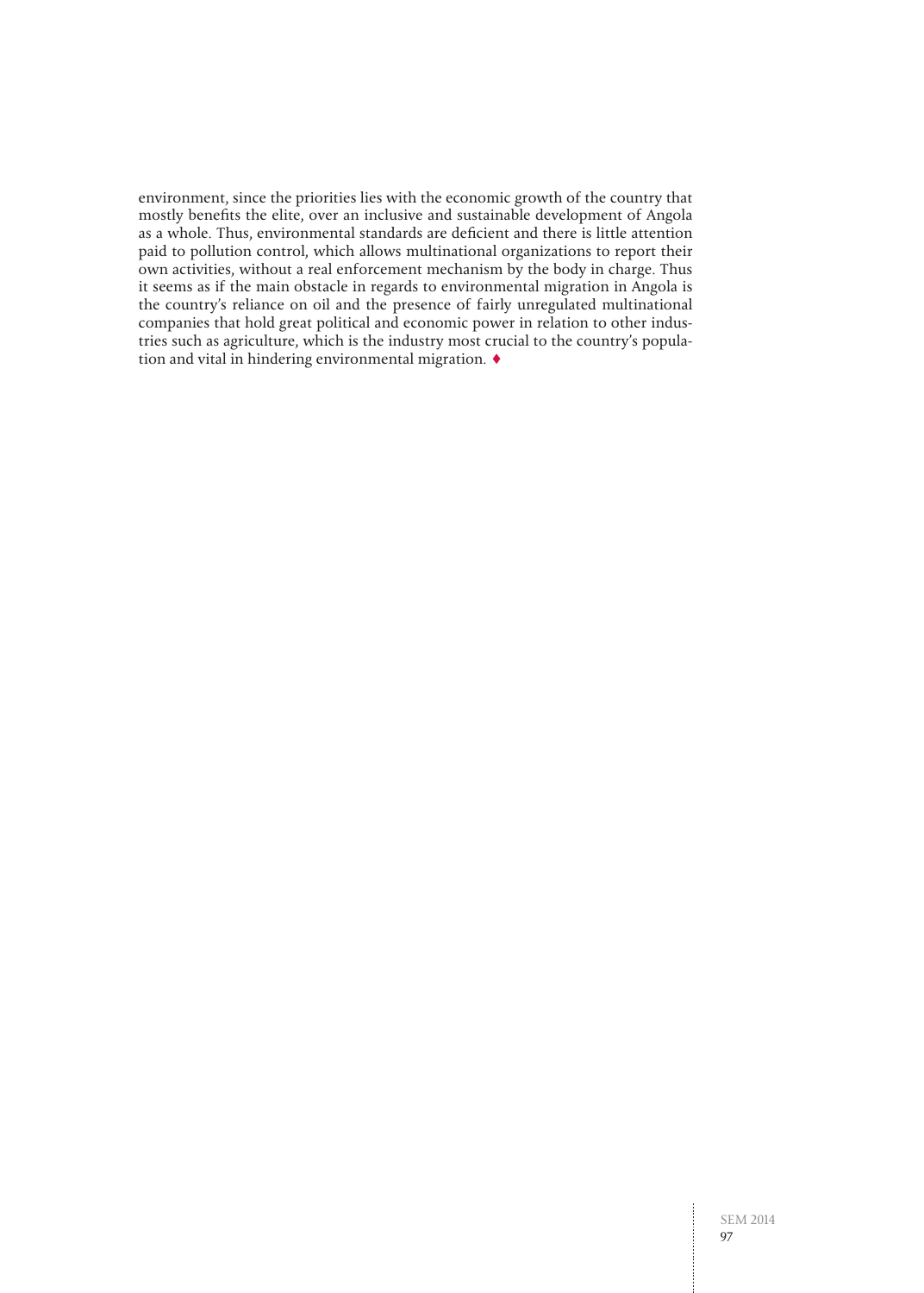# **BIBLIOGRAPHY**

#### **Articles and Reports:**

- African Development Bank Group .2009. "Environmental sector support project Angola". http://www.afdb.org/ fileadmin/uploads/afdb/Documents/ Project-and Operations/Angola\_-\_ Environmental\_Sector\_Support\_ Project\_\_ESSP\_\_-\_Appraisal\_Report. pdf (consulted on 24 April 2014).
- The Assessment Capacities Project .2013. "Global emergency overview". http://andystaging.rwdev.org/sites/ reliefweb.int/files/resources/geo\_27. pdf (consulted on 06 March, 2014).
- European Commission .2013. "Seasonal monitoring in Angola, ad hoc report." JRC Scientific and Policy Reports.
- Emergency Response Fund .2012. "Resident/humanitarian coordinator report 2012 on the use of CERF funds Angola". https://docs.unocha. org/sites/dms/CERF/Angola%20 RC-HC%20Report%202012%20FINAL. pdf (consulted on 08 March 2014).
- The Central Intelligence Agency .2014. "World fact book, Angola" https:// www.cia.gov/library/publications/ the-world-factbook/geos/print/ country/countrypdf\_ao.pdf (consulted on 24 July 2014).
- The Constitution of the Republic of Angola .2010. Republica de Angola – Assembleia Nacional - Commissão Constitucional LUANDA, 21 January 2010.
- GEMENNE, F. 2013. "Migration doesn't have to be a failure to adapt: an escape from environmental determinism." In Palutikof J., Boulter S.L., Ash A.J., Stafford Smith M., Parry M., Waschka M. and Guitart D. (Eds.) Climate Adaptation Futures. Brisbane: Wiley and Sons. 235-241.
- GEMENNE, F. 2012. "Environmental Migration." In Martiniello M. and Rath J. (Eds) An Introduction to International Migration Studies. European Perspectives. Amsterdam: Amsterdam University Press. 237-258.
- Human Rights Watch. 2013. "World Report 2013, Angola." http://www. hrw.org/world-report/2013/countrychapters/angola (consulted on 20 august, 2014).
- Human Sciences Research Council. & EEASA. .2002. "Environmental education, ethics and action in southern Africa". Pretoria, South Africa: Human Sciences Research Council.
- International Fund for Agricultural Development .2011. "Addressing climate change in East and Southern Africa". http://www.ifad.org/ operations/projects/regions/pf/pub/ climate.pdf (consulted on 20 March 2014).
- International Fund for Agricultural Development .2014. "Investing in rural people in Angola". http://www.ifad. org/operations/projects/regions/pf/ factsheets/angola.pdf (consulted on 31.08.2014).
- International Organization for Migration .2013. "Glossary for migration". http://publications.iom. int/bookstore/free/IML\_1\_EN.pdf (consulted on 24 April 2014).
- International Organization for Migration .2013. "Compendium of IOM's activities in disaster risk reduction and resilience", Part III Africa > Angola. IOM
- Larsen, C .2008. Evaluation report. "Evaluation of Norwegian refugee council distribution and food security programs – southern Angola 1997- 2007". The Norwegian Refugee Council
- Martens, E., Roque, P., Russo, V., 2001. "SADC Regional Environmental Education Programme., & Wildlife and Environment Society of SA". In Environmental organisations in the SADC region: A directory of the environmental institutions and organisations in the SADC region. Howick, South Africa: SADC Regional Environmental Education Centre, Umgeni Valley Project.
- Mundial. 2013. "Angola economic update. Angola's economic recovery and challenges ahead". Issue 1, The World Bank.
- Open Society Initiative in Southern Africa .2011. Angola's oil Industry operations. OSISA
- Russo. V., Roque. P., & Krugmann. H. 2002. "Angola". In Human Sciences Research Council. & EEASA. (2002).

"Environmental education, ethics and action in southern Africa". Pretoria, South Africa: Human Sciences Research Council.

- Tropical Applications of Meteorology using SATellite data and ground-based observations .2014. http://www. met.reading.ac.uk/tamsat/about/ (consulted 23 July 2014).
- The United Nations Children's Fund .2013. "UNICEF annual report 2013 – Angola". UNICEF
- The United Nations Children's Fund .2013. "Namibia – Drought situation report 4". UNICEF
- The United Nations Children's Fund .2012. "Towards the Protection and Holistic Development of children in Angola. 2012 Annual Report". UNICEF
- The United Nations High Commissioner for Refugees .2011. "Angola – working environment." UNHCR Global Appeal 2010-11. http:// www.unhcr.org/4b05112a9.html (consulted 01 March 2014).
- The United Nations High Commissioner for Refugees .2014. 2014 "UNHCR regional operations profile: Southern Africa".
- http://www.unhcr.org/cgi-bin/texis/ vtx/page?page=4a03e30d6 (consulted 10 March 2014).
- The United States Department of State .2013. "US relations with Angola". http://www.state.gov/r/pa/ ei/bgn/6619.htm (consulted on 10 March 2013).
- The World Bank .2014. Angola. www. worldbank.org/angola (consulted on 08 March 2014).
- Walmsley, B and Tshipala, K.E. 2007. "Angola" in Handbook on Environmental Assessment Legislation in the SADC Region. Development Bank of Southern Africa in collaboration with the Southern African Institute for Environmental Assessment. Midrand, (p.29.48)

#### **Press Articles:**

– All Africa .2013. Angola: drought contributes to cholera outbreak in southern Angola. http://allafrica.com/ stories/201312061464.html (consulted on19 March 2014)